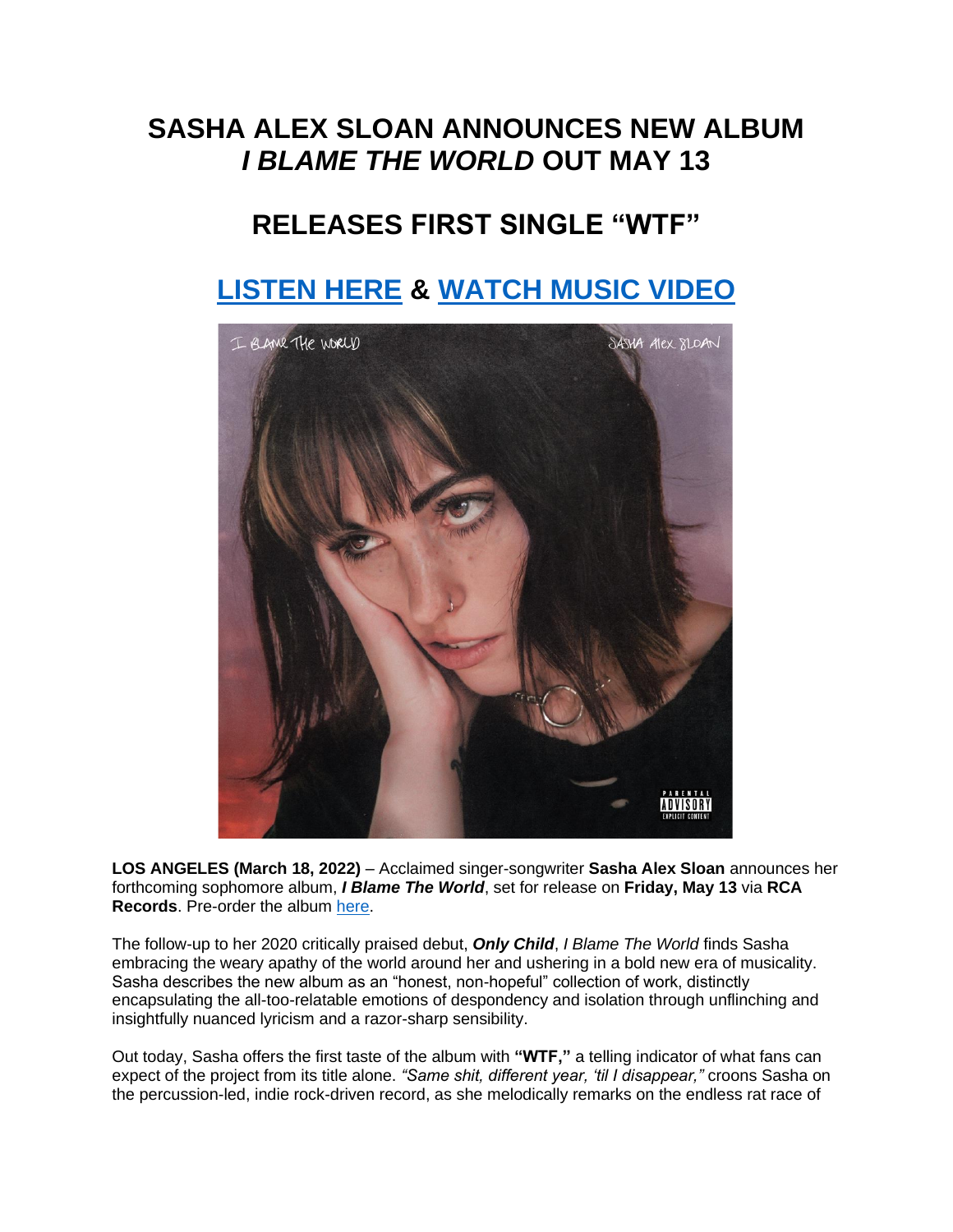life and the sometimes seemingly futile task of finding a bigger purpose. Paired with the release is its music video, echoing the song's sentiment as Sasha is seen going through the motions of her day, unfazed as flames continue to grow and engulf the room around her.



## **About Sasha Alex Sloan**

After emerging in 2017 and appearing on a handful of high-profile collaborations, Sasha Alex Sloan had garnered over 2 billion streams worldwide before even releasing a debut album. Sasha has established herself as a true wordsmith, crafting emotionally rich, left-of-center releases filled with potent melodies and poignant lyrics. Praised by *The New York Times, Billboard, SPIN, Rolling Stone, PAPER*, *UPROXX*, and more, Sasha gained attention through the release of hit singles including "Lie," "Normal," "Older," and "Dancing With Your Ghost," leading to sold-out headlining tours in North America and Europe.